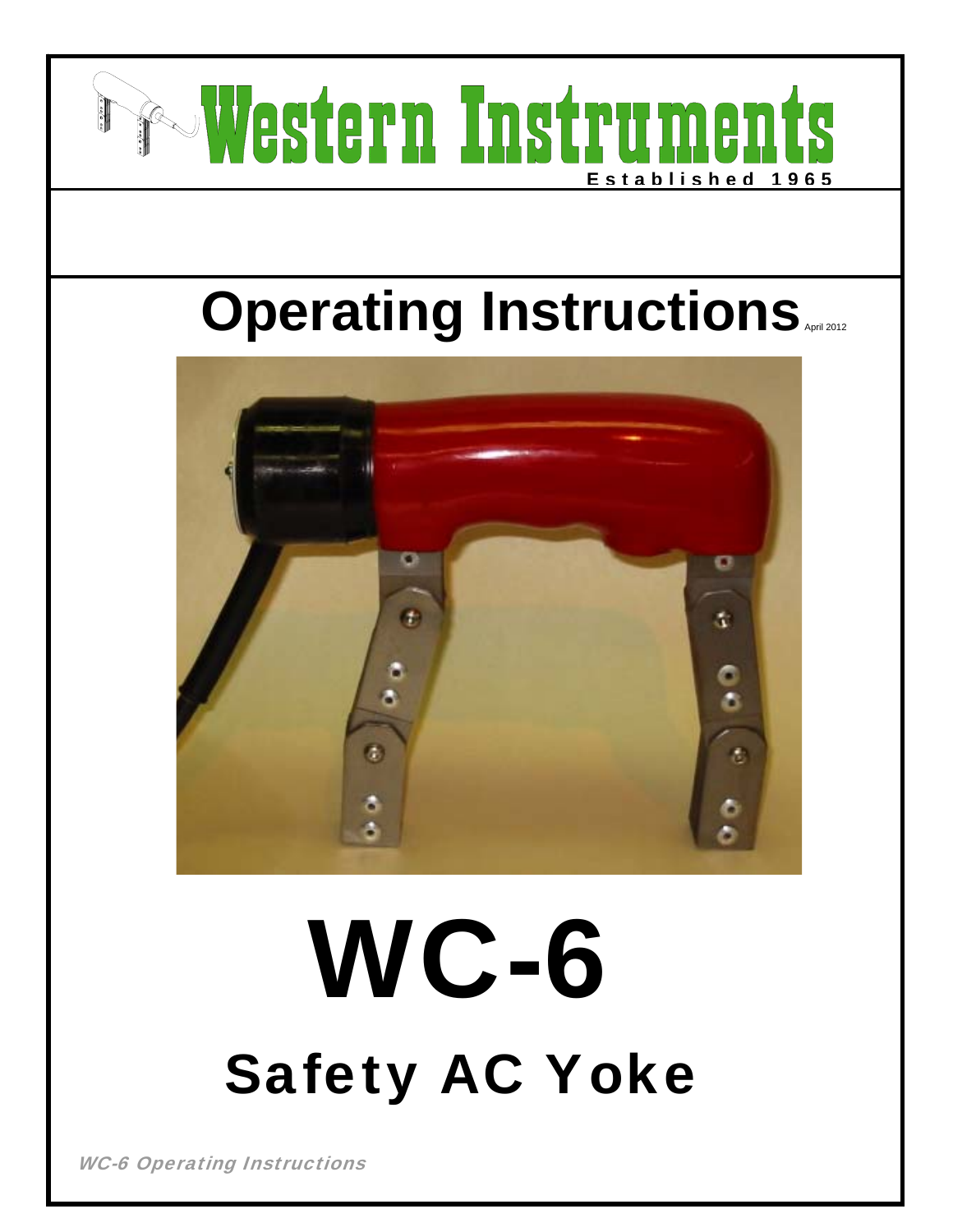The WC-6 is an AC Yoke which induces a magnetic field into the ferrous material being tested. The unit should be used within the parameters as set out in the specifications within this guide. This Manual also applies to Fixed Leg Models, the WC-5.



**1. Solid State Push Button Switch –** The Solid State Push Button Switch was designed for comfort and safety. While depressed, the switch delivers a ½ Watt control signal to the electronic controls (semiconductors) sealed in the Output Module. The Module connected to a receptacle plug in the Junction Tube of the Yoke, and supplies the necessary power (AC) to the coil encapsulated in the Yoke housing.

If the Yoke fails to turn on when the switch is depressed, check the following items in this order; AC Power, Power Plug, Power Cord, connection of the Output Module, and lastly the switch via the internal receptacle, if these connections are all fine, replace the Output Module. Removing the rubber switch cover voids the 2 year warranty on this item.

**Do not hold the Push Button Switch on when plugging the Yoke into power.**

**2. End Cap Rotation –** The End Cap may be rotated to reposition the Cord Protector (Strain Relief), for operator convenience, within the Bottom 120º or Top 120º of the Junction tube. Carefully remove the End Cap, followed by the internal Cross Bar, and reposition the power wires. Replace the cross bar, ensuring the insulation disk (or tape) is in place and carefully reinstall the End Cap. Care must be taken not to twist or 'pinch' wires, on either the mounting bar or End Cap.

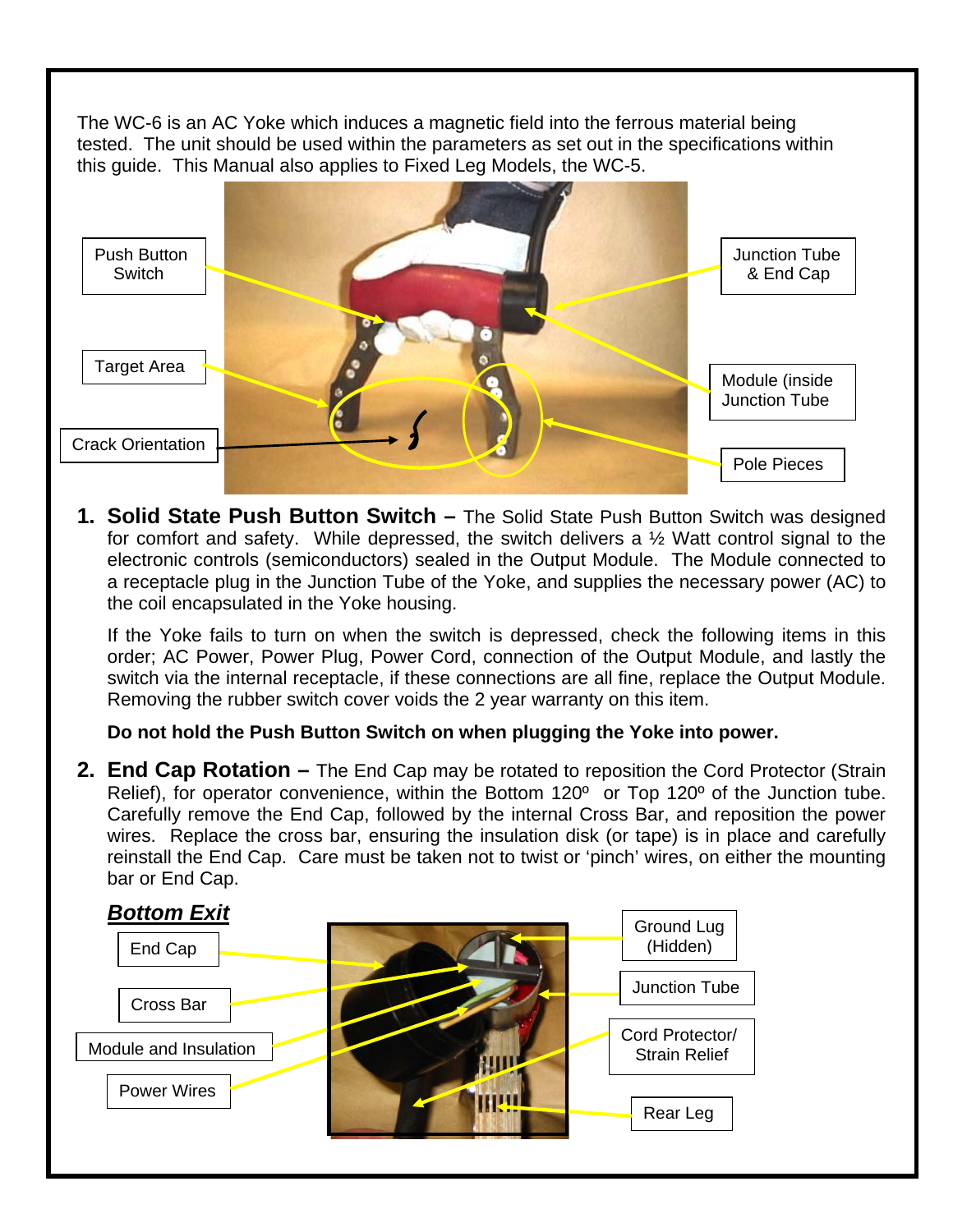

**3. Operational Parameters** – The Operational Parameters or Duty Cycle for the operation is set to avoid damage to the internal coil or the Output Module, and must be observed.

**AC Operation:** It is recommended that the operator does not keep the Yoke on for more than 5 minutes at a time, as the Yoke housing may get to warm to hold. However, the basic design of any Yoke inherently produces heat. Typical operation is 5 - 15 seconds on, while applying inspection media, followed by 5 - 15 seconds off for inspection and repositioning the Yoke to the target area.

If the Yoke is used for prolonged periods of time such as 2 to 3 hours of continuous cycling, as outline above, the Yoke will get warm. If the WC-6 is used in this manner the operator must provide time for a sufficient cooling period, or components in the Electronic Control Module may fail.

#### **4. Field Characteristics**

**AC Field –** AC Magnetic Fields are sensitive to surface and near surface defects due to the 'Skin Effect' as the magnetic field travels from one Pole Piece to another. The Inspection Media (Dry Powder or Wet Method Particles) has a tendency to migrate toward interruptions (or defects) in the magnetic field. The direction and intensity of an AC Field, by it's nature, alternates causing high particle mobility, so defects tend to be revealed immediately when the Media is applied.

**Demagnetization –** Small Parts may be demagnetized by positioning the contact surfaces of the Pole Pieces together, activating an AC Field and pass the part through the opening formed between the Legs and Yoke Housing. Larger Work Pieces can be demagnetized by placing the Yoke on the surface, in a similar manner as used during inspection, activating an AC Field and pull the Yoke off the surface. The work piece can be tested with a Magnetic Field Indicator, such as the W-Series W-FI®, to ensure it is fully demagnetized.

#### **5. Operation:**

Position the Pole Pieces (Feet) on the work piece. The area between the pole pieces is your target area, which also extends laterally out, approximately 1.5" (38mm), from either edge of the pole pieces. The Field will expose defects that are transverse to the centerline between the Pole Pieces. The Pole Pieces should be positioned so that as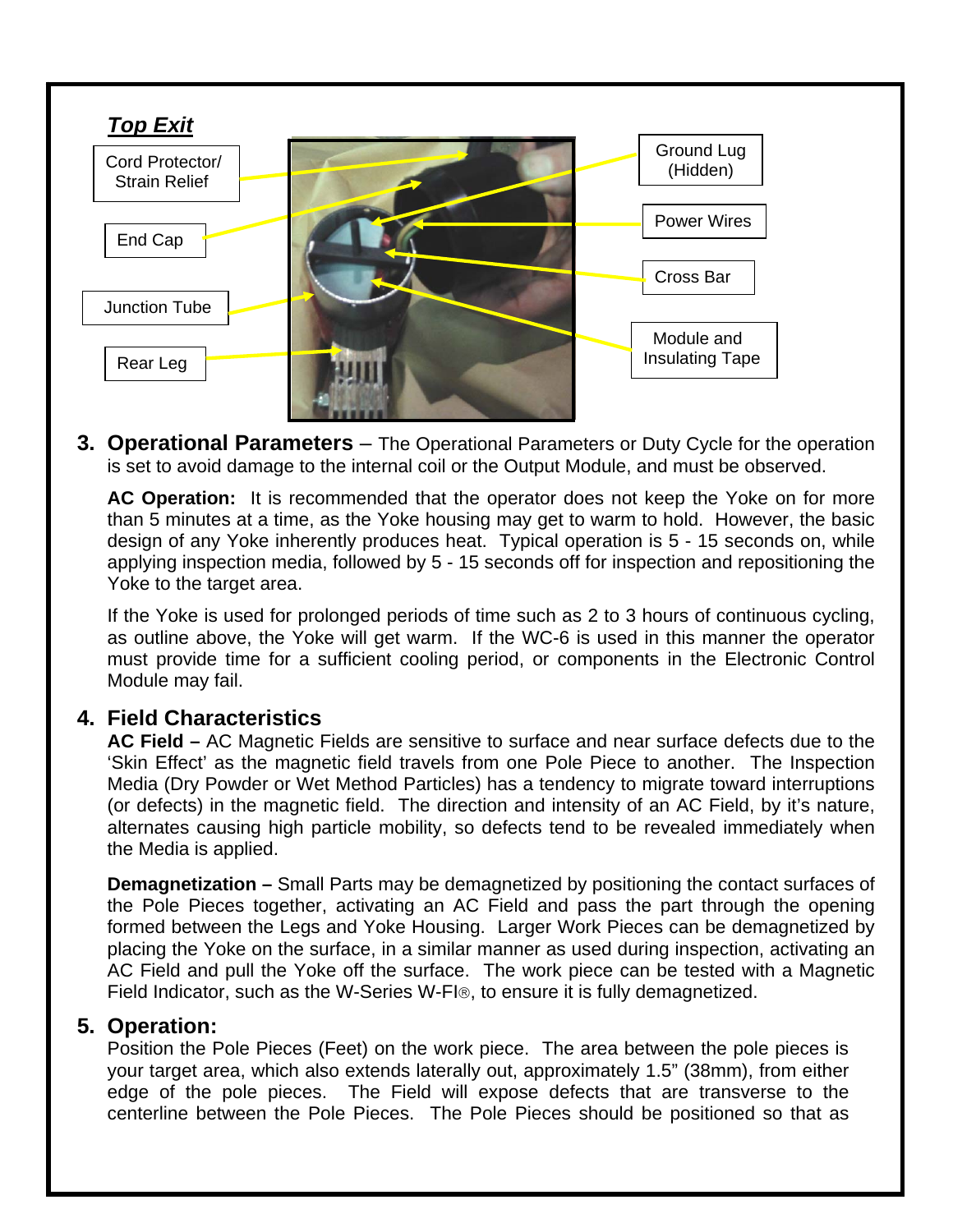much of their contact surfaces as possible, are on the work piece. The Yoke is then energized, by pressing Push Button Switch, and Magnetic particles are applied. Dry Method Particles are dusted between the Pole Pieces and over the target area, while Wet Method Particles are sprayed in a similar manner.

The Target Area is then inspected visually for a collection of Particles around defects. A Black Light is used to aid visual inspection when Fluorescent Particles are used. Indications found with Dry Powder will tend to form immediately, and will take slightly longer with Wet Method Particles. If the typical direction of defects is not known, rotate the Yoke through 90º and repeat the inspection of the target area.

The WC-6 produces a standard amount of Field Blow as other AC Yokes. Field Blow is a collection of Inspection Media between the Pole Pieces, transverse to the centerline between the Pole Pieces, and may case a masking of indications. Field Blow can be minimized by extending the Pole Pieces farther apart, If work piece configuration does not permit extending Pole Pieces, reduce the contact area of the Pole Pieces on the work piece. Follow the Operational Parameters outlined in these instructions.

#### **6. Maintenance:**

After extended use the Yoke should be cleaned with a mild soap solution and thoroughly dried. The unit should be visually inspected for any damage that could cause harm to the operator, or the material being inspected. Special attention should be paid to the Push Button Switch Cover, to ensure it is fully adhered to the body of the Yoke. The most frequent maintenance issue with any MPI Yoke is the; Power Plug, Power Cord, and the End Cap/Cord Protector. Attention should be paid when inspecting these items to ensure they appear in a good state of repair. Before performing maintenance, cleaning, or repositioning the End Cap, the Yoke should be disconnected from any power source, with safe industrial practices employed. Any potential problems to these assemblies must be reported to the Distributor or Western Instruments for instructions on corrective action.

Whether industrial specifications are being observed or not, the Yoke should be tested periodically, using a certified Pull Test Bar such as the W-Series W-PT®, to ensure it continues to lift the specified amount of weight. If the unit fails such a test, first inspect the Pole Pieces to ensure they fully contact the test weight. If the unit continues to fail, contact the Distributor or Western Instruments for instructions on corrective action.

#### **Wiring:**

W-Series 230 Volt Models, are designated by a "K" placed after the Serial Number and the Model number (e.g. WC-6K), are shipped without an AC Power Plug as there is no international standardization. When installing an AC Power Plug onto the AWG 18-3 Power Cord, the following is the identity of the 3 Color Coded Conductors;

- Green Ground
- White Neutral
- Black Live

Care must be taken to insure the proper installation of an AC Power Plug, and if there is any question, contact your distributor or Western Instruments. If an fully grounded AC Plug in not installed, before use, any warranty is void.

#### **7. Pull Test / Calibration**

When performing a 10 Pound (4.6Kg) Pull Test, ensure the contact feet are flat as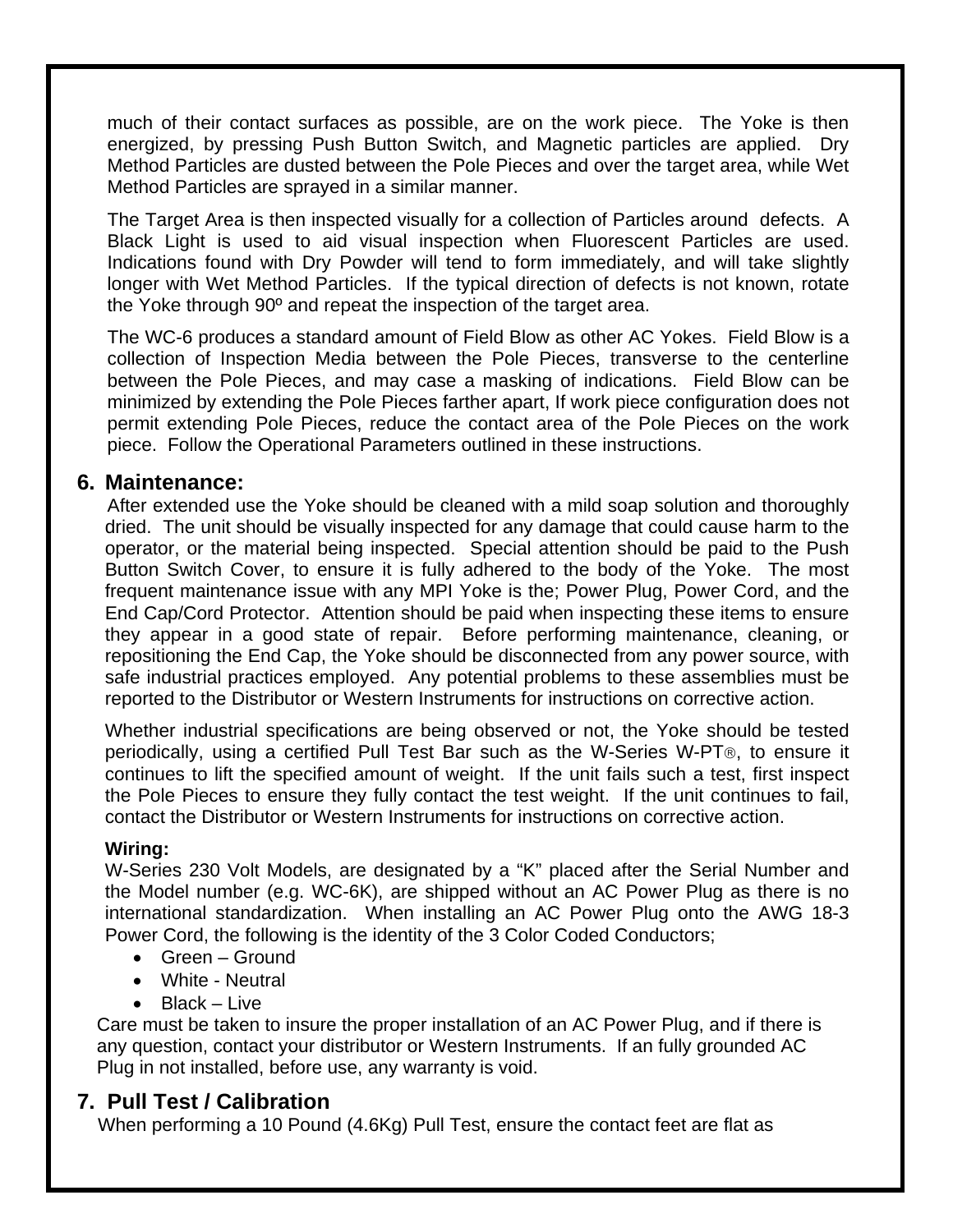possible to the Pull Test Bar (W-PT®), which ensures as much magnetic attraction as possible. If a Yoke fails a pull test, it should be sent to an authorized repair facility for Contact Foot Dressing.

### *Warranty*

Western Instruments warrants its products, against defects in materials and workmanship for a period of 1year from receipt by the end user. If Western Instruments receives notice of such defects during the warranty period, Western Instruments will either, at it's option, repair, replace, or condemn products that prove to be defective. Consumable items, such as Batteries are warranted for 30 days, from receipt by the end user.

Any warranty is void if the unit has been modified in any way, or if it has been repaired by an unauthorized agency. The end user agrees that any equipment's disposition, when returned for warranty work, is at the full discretion of Western Instruments as to whether a claim is under warranty, or due to misuse. Western Instruments warranty shall overlook normal wear, however does not include operation outside the environmental specification of the product. All warranty work is FOB Western Instruments, and any returned units shall include a written description, by the end user, of the fault.

Western Instruments makes no other warranty, either expressed or implied, with respect to this product. Western Instruments specifically disclaims any liability arising form the use of this equipment. For the correct use of the product, refer to the Operating Instructions, furthermore we recommend instructional training to CGSB, ASNT, or other regulatory authority qualifications. Western Instruments highly recommends the end user exercise all possible safety precautions, including use of protective equipment, while operating this or other industrial equipment.

#### **Specifications:**

Model: WC-6 or WC-6K CE Voltage: 115VAC or 230VAC Frequency: 50 – 60 Hz Current: 4.0 Amps @ 115 Volts or 2 Amps @ 230 Volts Controls: Solid State (Thyristor) Capacity: <10 Pounds (4.6 Kg) Pole Spacing: 0 – 11" (0 – 280mm) Pole Cross Section 1" (5mm) Weight: 6.5 Pounds (3.0 Kg)

## **Established 19 6 5**